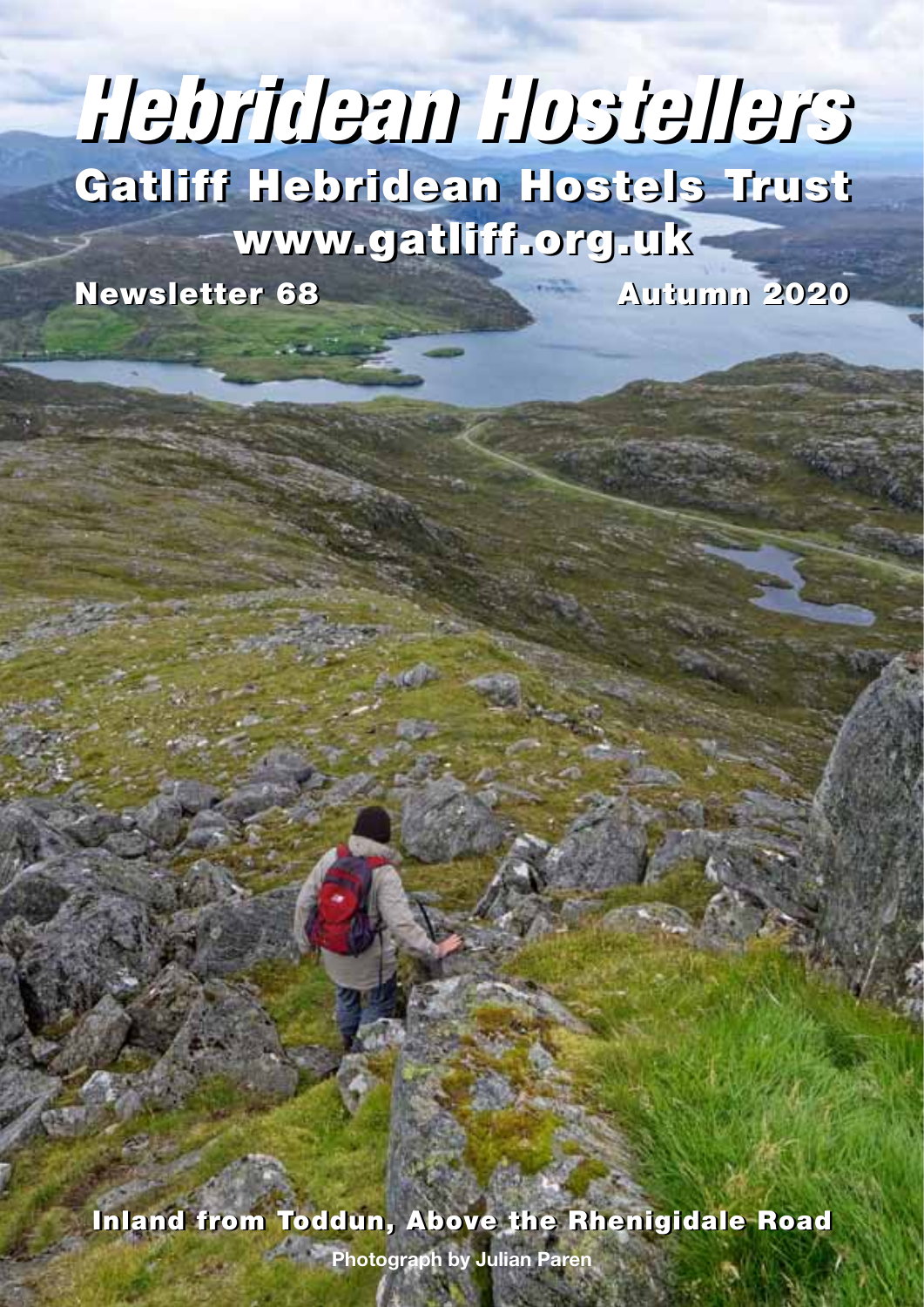# From the Chair

**Peter Clarke writes:** 'It is a damp November day and the leaves are falling fast. But this year, unlike any in the past, there are no happy memories of Summer hostelling to keep a glow in my heart. As an optimist, I live in hope that those days will be back before too long. That is my **goal**. If we cannot run our usual free and easy regime is it worth opening at all? The income would certainly help us pay the electricity bill and we do have to keep the heating on to prevent damp and mould.

As I write, the islands have, for the moment at least, been placed in the Scottish Government's Tier One of **protective** measures. This means that family groups of up to six people from a maximum of two households can stay, so long as they follow social distancing and good hygiene practices. Our hostels do not meet the social distancing regulations and so it is not easy to know how best to go forward. With England back in lockdown, the Scottish Government is discouraging unnecessary travel especially from high infection areas.

I am, at least, in the fortunate position of having been able to visit all the hostels during the Summer. This was to check on the buildings and to have socially-distanced chats with the wardens. They are all in good heart. The magic and love are still in the air at the hostels, but the grass is longer. There are no hostellers to converse with in the common room, none sitting outside enjoying the sunshine, no friendships are being made or renewed, no memories being accrued. I left with a **tear** in my eye.

Jackie (of Berneray) has lost her beloved husband, **Farquhar**. He had long been involved with the hostels and is recalled by older hostellers when on the passenger launch, the *Endeavour of Berneray*, which plied the Sound of Harris before CalMac's service started in 1996. In 1988, when rebuilding the Annexe, there was difficulty moving a massive flat stone from the corner of the building. He came along, picked it up, almost as if it were a tissue, and put it down in the wall where it has rested ever since. Rest in peace, dear Farquar.

We have lost members in the past couple of years (none as far as I know owing to the virus) some of whom have left us **legacies**. These members are honoured in our Annual Report. Alan Wells of Shirehampton, Bristol is the latest. "A systems analyst at British Aerospace," his brother and sister told me, "he simply fell in love with Scotland, and the Outer Hebrides would satisfy his thirst for wild places." We have also been remembered by the late Dave Major of Tebay, Cumbria.

To each one of you, member or supporter, on behalf of all the Trustees, I offer my heartfelt thanks. Thank you for your encouragement and support. These are dark days, but with your support we will see it through. Please stick with us. We **need** you more than we have ever needed you before.'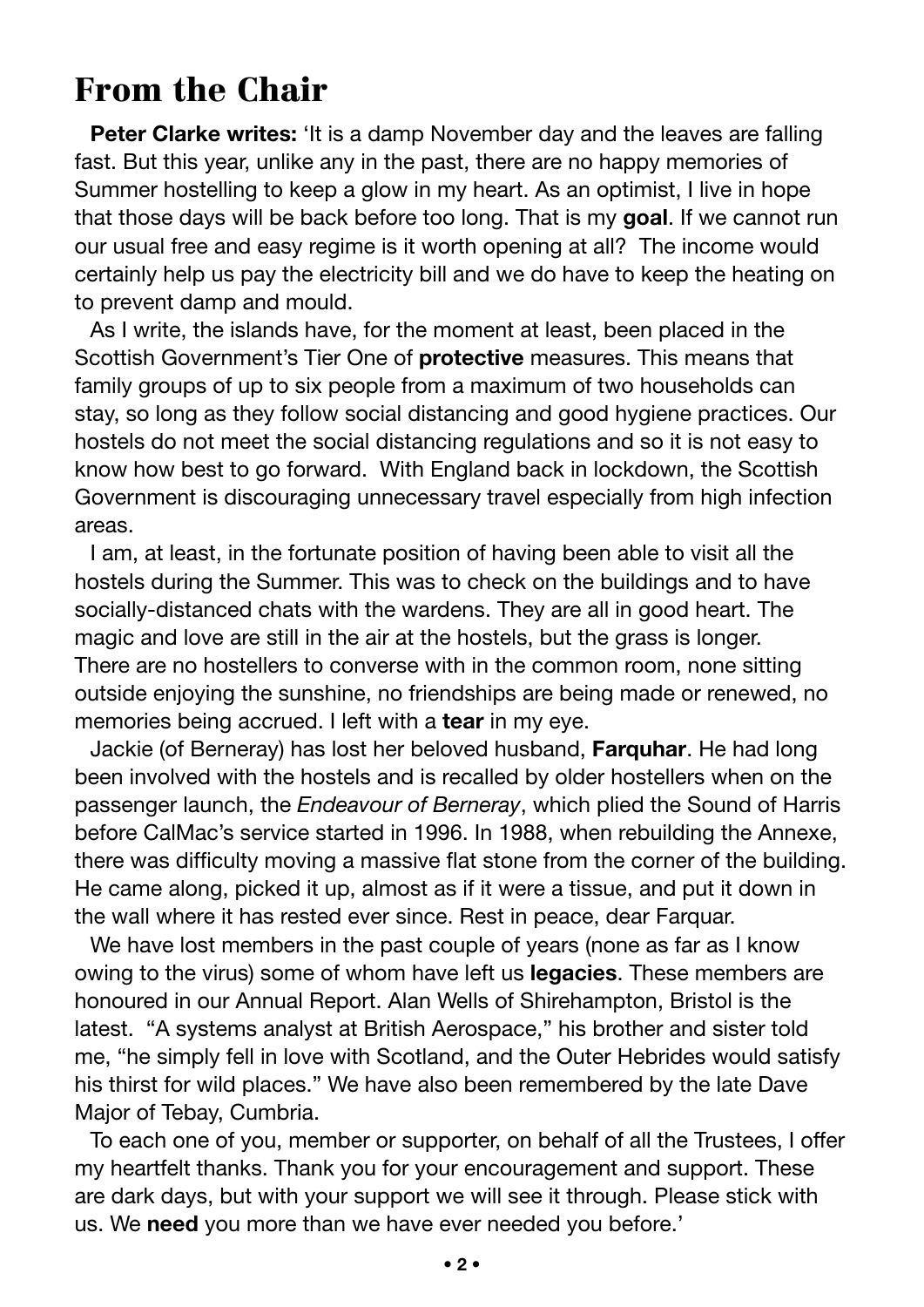# A Wealth of Material and Experiences

**Richard Genner** edited *Hebridean Hostellers* for five years from 1989. Earlier this Summer he became interested in past issues of the now online journals of such organisations as the Scottish Mountaineering Club, the Cairngorm Club and The Yorkshire Ramblers' Club. His focus was on activities and attitudes and, in particular, about the use of bothies before the Mountain Bothies Association was set up in 1965.

The Yorkshire Ramblers' Club (YRC) is, despite its name, a society promoting walking, climbing, caving, expeditions abroad and even paragliding. An article relevant to us, *A Summer Camp in Lewis*, published in 1949, about a **1947** trip to Lewis, caught Richard's attention - for that was the year Herbert Gatliff, accompanied by Sir John Cadbury, made his initial visit to the Outer Hebrides. He was smitten and 15 years later opened his first hostel, in Rhenigidale, North Harris.

From Alasdair Matheson's piece in the YRC Journal comes a **wealth** of information about the attractions of simple accommodation in a scenic location enhanced by the generosity of local people. The start made by him, his companion and a dog was not propitious - with there being no beds available in Stornoway, a night spent in a Morris 8 crammed with gear and supplies parked on an unknown road, enveloped in sea mist with no idea of what lay ahead.

Their journey to Carloway took them across rolling moors, past lochans and shielings, townships and crofts to the Atlantic Ocean. The destination was Dalmore with its beach that shimmered in the heat and reflected those Hebridean seashore colours of turquoise and emerald. Here were great white gannets, oyster-catchers, guillemots, terns, great northern divers, a rolling school of porpoises and, once, a lone whale. They were close to the Gatliff hostel-to-be at **Garenin**.

The machair or dune grass was a riot of wild-flowers and, with three weeks of sunshine, the crofters' crops changed colour as harvesting approached. Their nearest neighbours lived in a blackhouse with tapering drystone walls six feet thick at the base and turf-with-straw roofs held down by ropes. The smell of the interior peat fires recurred throughout the island and in one's memory. The kindness and generosity of the Gaelic-speaking residents also became **embedded** in the mind.

Every household made these visitors welcome with offers of potatoes, milk, eggs and fish as well as invitations for supper. Payment was not accepted. The home-based weaving industry was beginning to flourish. In the distance was the Butt of Lewis, the sands of Uig, the settlements of Bragar, Shawbost and Barvas; in the heavens were the dancing Northern Lights. To the Matheson party, however, much was centred on Dalmore. Herbert Gatliff was similarly **enchanted**, further south.

**Go to the website of The Yorkshire Ramblers' Club, the second oldest mountaineering club in England, www.yrc.org.uk, click onto 'Archive' and 'YRC Journal' before selecting the 1949 edition and the article,** *A Summer Camp in Lewis***. Here is the full version as well as an introduction to the Club's remarkable resources from 1899. Begin your journey, back and beyond!**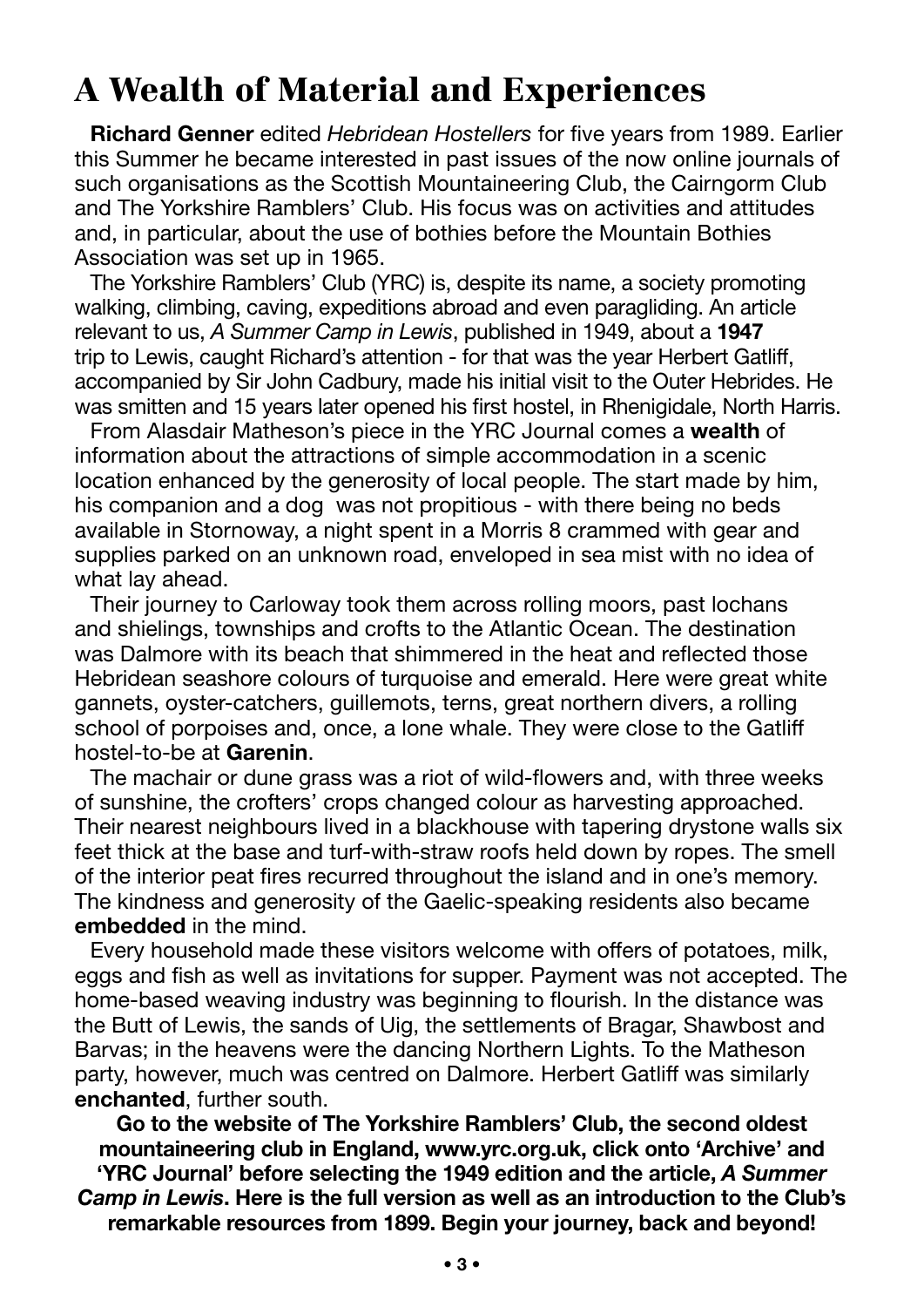# *Crofters' Newsletter*

#### 2020 Edition



*The Rhenigidale Hostel by Julian Paren*

**Jo Burgess writes:** 'I was really **happy** to be back in the islands in April 2019, having not been on the Uists for some years. We were blessed with good weather and company. Although it was very windy at Howmore, we enjoyed beautiful sunshine at Berneray, made new, and caught up with old, friends.

It was good to meet Tom Abbott, whose father, **John**, started the Schools Hebridean Society, which first brought me to the islands in 1984 and a year later to Rhenigidale. I wrote in the Log Book that when I woke at Rhenigidale the words of a Runrig song came to me - *Back on the Stamping Ground, to where it all began.*

Never more have those words been so **relevant**. For Roddy, Kenny and the crew of the 1985 Expedition and in memory of Sally Sharpe, I negotiated the path back to the ferry from where I was *Going Home*. Thanks to my new fitness routine, I really enjoyed the walk, with fantastic visibility and views.

Some things on the islands have **changed** - for example there are now many places to buy a coffee. Some aspects stay the same, the stunning landscapes, the wonderful culture and the unpredictable weather. I am looking forward to being in the islands again at some time, for the music as well to practise my Gaelic.'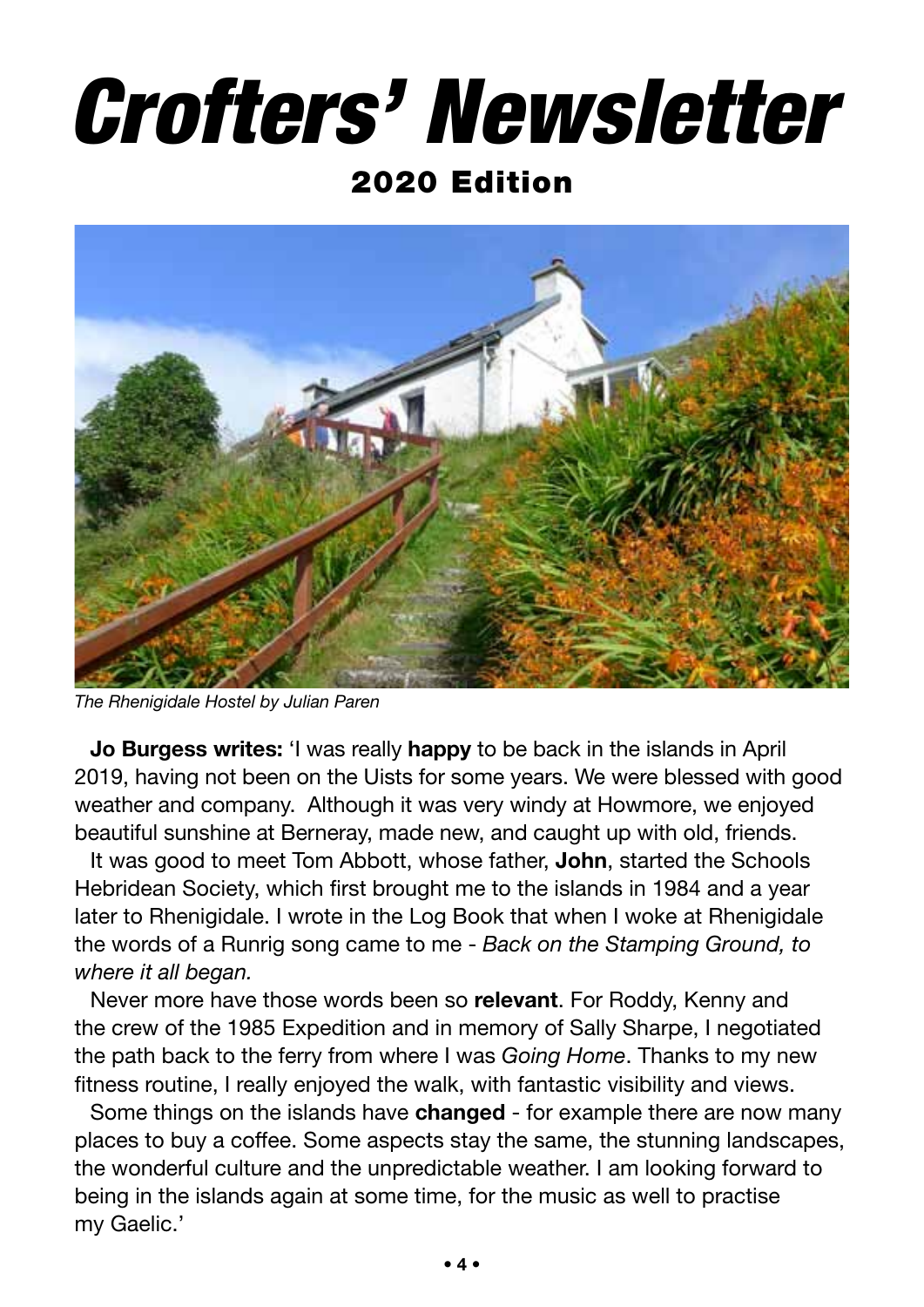# Howmore

Debbie and Tom from Ullapool were here in wild weather during March, after a **20-year** absence. They enjoyed brilliant wildlife on the sea lochs of the east coast including a family of otters, four white-tailed eagles and two golden eagles.

In April, Katelyn from Canada came on a fine evening and described the setting as 'a beautiful land'. Like Debbie and Tom, she thanked those who **care** for the hostel.

Visitors who had travelled from Jordon and Prague immediately fell in **love** with the Hebrides and thought the hostel in a magical location, better than a hotel.

Tom was here for several nights and quickly felt at home. Gary kept **busy** painting preservative on the wooden table outside before moving on.

Alice and Emily were grateful for the hostel, as was Claire who was doing the Hebridean Way in cold wind and rain. Angus and Eilidh will **recommend** it and, like Tom, felt very much at home.

A Gaelic speaker and others were here at Beltane (the Gaelic May Day Festival), when Maria wrote that she enjoyed a peaceful rest. Others appreciated the wildlife and meeting **interesting** people.

Kirsteen and James cycled in a headwind, arrived exhausted and received a warm welcome from hostellers. They found the hostel well-equipped and thought highly of Betty. They would have loved to have stayed longer, writing 'we will be **back**'.

Sheenagh and Alison were made welcome with a meal made by another visitor. One hosteller, who stayed in the then-ruined building next door in 1971, recalled that it provided much needed **shelter** for his tent. Now he heard corncrakes on arrival.

Jonathan who followed in the footsteps of his late uncle, **Bernard Selwyn**, an original trustee, enjoyed seeing where he spent so much time. Jude and Benj arrived in wind and rain, happy to find spare bunks, a warm fire and good conversation.

Tom meanwhile was back trail-weary in a **safe haven**. Philip meanwhile stayed for one night in absolutely perfect weather and wrote that he could not have asked for a better place for R&R.

Todd had been to all three hostels and Tom was back due to tent-damage. Other hostellers assisted the next morning and the problem was resolved. As Tom wrote, Gatliff hostels attract the **like-minded** for which he was grateful.

In July, Sarah and Ben cycled from Vatersay and, having arrived in glorious sun, then went for a dip in the sea and found it surprisingly warm, although they had to avoid the jellyfish. They were especially **impressed** with the kitchen facilities.

Becka and Matt from Snowdonia were walking north on the Hebridean Way. The hostel was quiet, but relaxing. Sean and Jackson from Cambridge arrived late having cycled south against the winds. They found it beautiful, cosy and **dry**.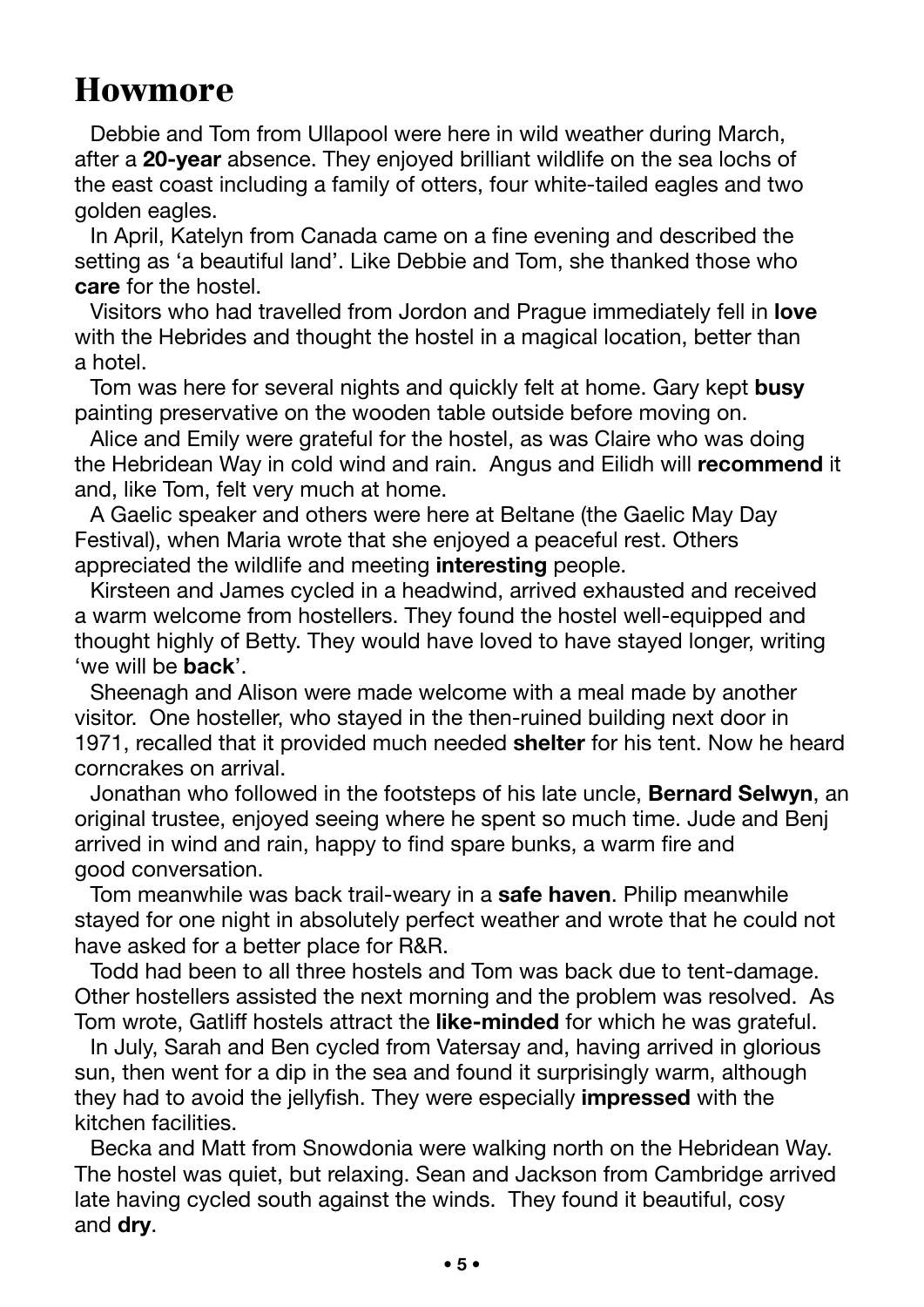Catriona was walking to Lochmaddy (slowly) and was pleased to find a bed and lots of friendly people to chat to. Joe from Glasgow has been many times and finds that it never fails to disappoint for setting, people, relaxation and the raising of **spirits**.

The Hamilton clan from Ranish, Isle of Lewis, were celebrating the 5th wedding anniversary of their oldest daughter who was married here in the church. They **enjoyed** the beach, otters, corncrakes and a swim in the sea.

In August, a hosteller wrote that this is one of the best hostels ever visited. Someone else wrote **'bòidheach'** (beautiful). I could not agree more. Through early August hostellers commented on the atmosphere, songs and banter.

Claire and Reginald wrote that it was a good place to spend a day when the weather starts to be **'Scottish'**. Betty received a lot of praise, being described by Ed as 'a lovely lady full of useful information and stories'.

Regulars, Jane and Martin, were here with a 'superb bunch of people staying from all over the world'. They enjoyed sunshine, wind, heavy rain, but David lit the fire daily and they were all cosy. Card and board games were enjoyed what a **joy!**

Despite the howling wind, Andrew and his 13 and 11 year old sons from Sheffield went on an **arduous** walk across the bogs and up Beinn Mhor. It was certainly dramatic up on the ridge, but alas shrouded in cloud.

In September, K&M were welcomed by Betty who provided them with fudge for **sustenance** on the Hebridean Way. The hostel was full a week later with everyone bunkering down from the tail-end of Hurricane Dorian, including Aston from Australia.

Hostellers, **grateful** for the storage heaters in the dorms, came in October and November. Neil recounted the SS *Politician* story and recommended Eriskay's pub, Am Politician, plus the original Ealing Comedy film (one of my favourites - Jo).



*The Howmore Hostel by Julian Paren*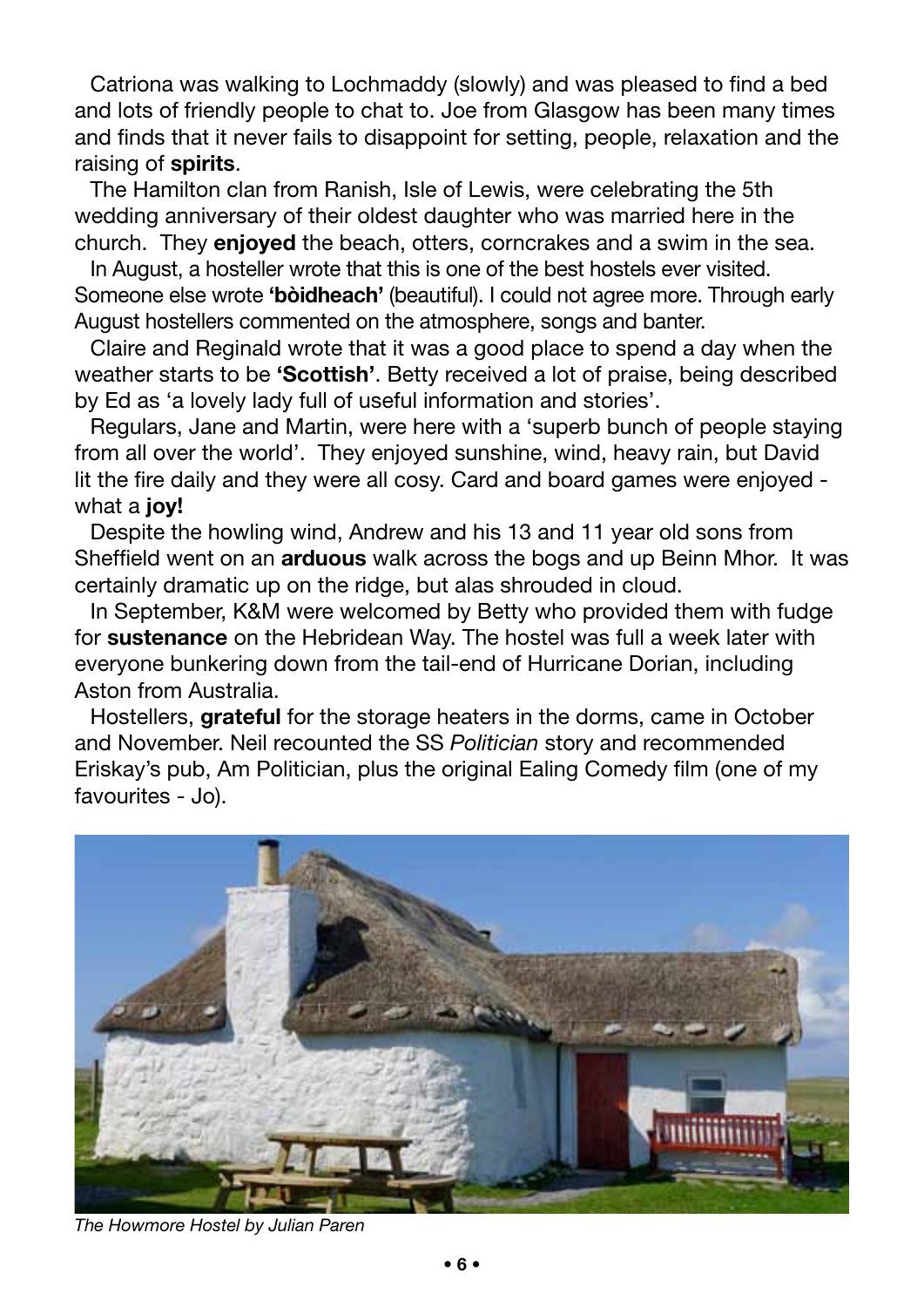# Berneray

Debbie and Tom called Berneray a truly magical place. They saw two golden eagles, a male hen harrier, a short-eared owl and barnacle geese gearing up for migration. They appreciated Jackie's keeping the place

#### **ship-shape**.

Tomas, Martin and Daryl were surprised by this wonderful place in an amazing location and thanked Jackie for her hospitality in what they described as **'a wild paradise'** with cosy warm rooms.

Having been to HebCelt, this place holds a **special** place in Jennie's heart. Apparently snow boots were necessary in March. Having been caught in the dark and in torrential rain near North Uist's stone circle, she was thankful for the hostel fire.

In April, John and Melissa again enjoyed **fantastic** weather on a third visit. They had started thinking that awful conditions in the Outer Hebrides was a myth. A few days later I (Jo Burgess) wrote, 'Remember the sunrise, the sunset, the sunshine, the wind, the great company and the wonderful wildlife.'

Canadian Kathryn, travelling the **Hebridean Way**, rested on Berneray and could not resist walking the West Beach in perfect weather. She thanked the volunteers who were here fixing up the hostel and grounds and thought it a seriously special place.

At the end of April, Corinne, Lyndon and Gwyn from South Wales were on the same long-distance walk and had their best hostel-nights. They returned home full of experiences and **memories**.

In June, Olivia, from Chicago, thought it a lovely spot with gorgeous views. Scott was back again and was pleased to meet old friends, some of whom he had not seen for years and enjoyed the Gaelic folk-group, **Dàimh**.

For Tony there have been very many **changes** since he last came in 1994. He lamented the number of vehicles, especially camper vans, but while walking the island saw no one.

In August, Luke and Signe enjoyed the dolphins and fellow-hostellers, including visitors from Switzerland, Belgium and Holland as well as musicians from Norfolk. Jenny described a great **ceilidh** with music, dancing and poetry.

They enjoyed bread made by Iain who also taught the others some **Gaelic** and they all ate together, only breaking to enjoy the setting sun.

One of the families joining the ceilidh included Mark who had been here in 1986 and felt it was a real **treat** to come back. They also enjoyed great views from Beinn Shleibhe and of birds, including lots of greylag geese.

Ali and Carl came with their offspring, having first been here pre-children, and wanted to show them this **magical** place. It did not disappoint. They wrote 'Berneray you are special and so are the people that stay here'.

Elizabeth and Philip were here for their 'millionth visit' and were pleased that the GHHT finally own the buildings as well as re-thatching them through the **generosity** of donors.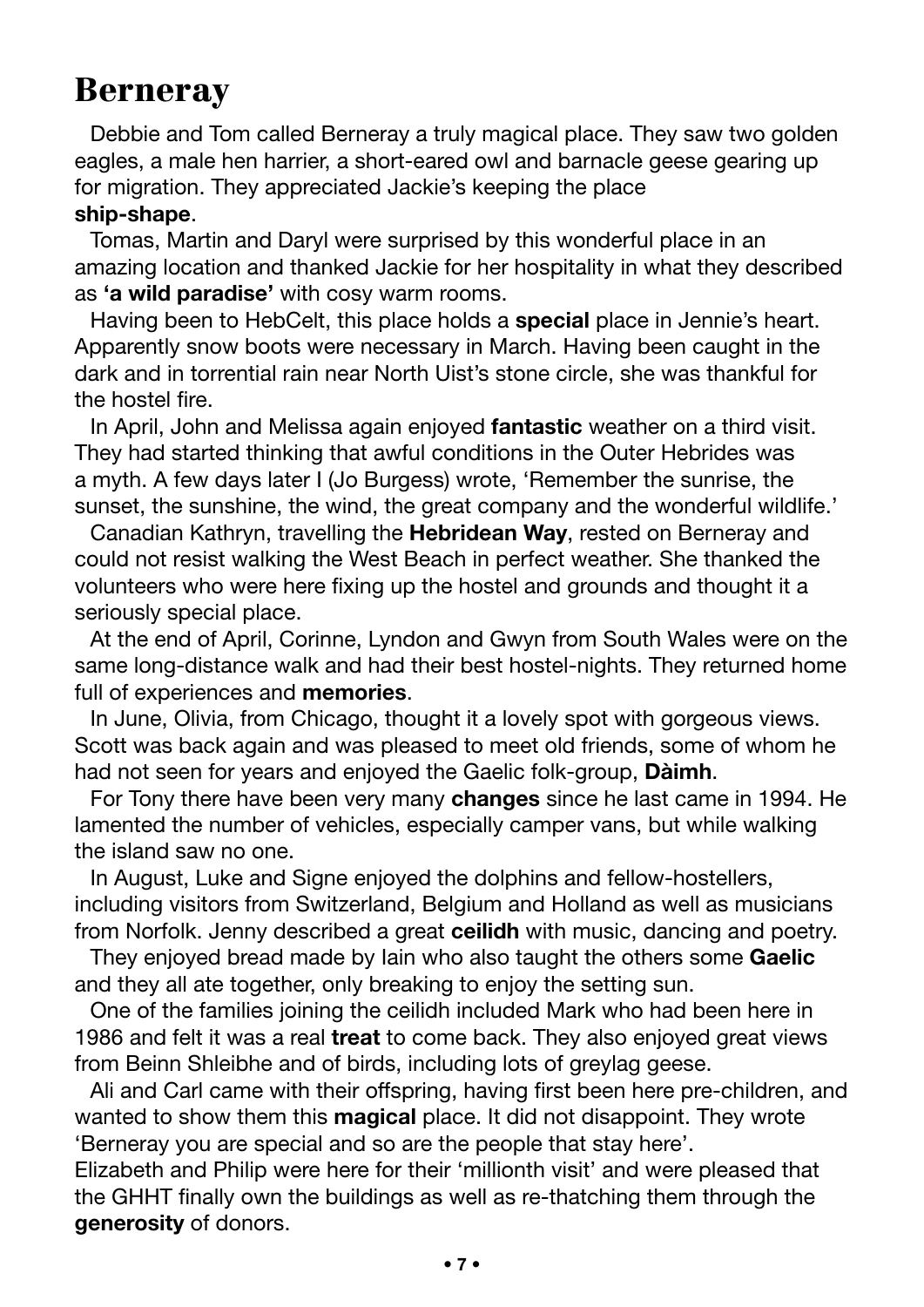In September, Alan and Maryanne returned after a 30-year plus gap and wrote that some places become ever more valuable. In October, Eric and Dave came from **Tasmania** and enjoyed a great walk on the beach seeing many new birds.

In November, someone wrote about a gentle night under a velvet sky with all the stars and a meal with strangers. 'Yogi Chai tea, talk of knitting, fluid dynamics in peat and secret birds of Berneray … camping under the inky **firmament**'.

In December, Hugh was offering advice on making pizza dough and Maigorete was here in tribute to a friend Jose who came 15 years ago and told her about the place. She wrote '**Amazing** - thank you all for the experience'.

### Rhenigidale

Till, from Germany, was here again in January having been here many times in late Spring and the Summer. He found Harris very different in Winter - everything more relaxed and only sparse ongoing traffic on 'these so 3D shaped singletrack roads.' The colours changed even more than in Spring - nearly black and white with snow and thick clouds, bright and clear in sun and everything mixed within minutes … and it was warmer than in south west Germany. He read a lot and mostly had the hostel to himself. Every day the stove was his best **friend**. He thanked Kate and everyone at GHHT for keeping the hostels alive.

In February, Rosie and Raphael travelled from North Uist and wished they could stay longer because it was so peaceful and cosy. They walked up the hill and watched the sun rise over **Skye** and hoped to come back soon.

In March, the 1st Harris **Scouts** came and, having lit the fire, were instantly warmed. They slept comfortably and, because the weather was not attractive, spent a lot of time in the hostel, chilling out and playing games.

Some other hostellers recommended the fish and chips at 'Island Bites' in Tarbert. Debbie and Tom arrived soaked after walking to Eilean Glas Lighthouse and found a glowing fire and **homely** atmosphere, having negotiated the Postman's Path.

In April, Russell was walking the Hebridean Way and thought the route and the hostel were well worth the detour. Josef, from California, enjoyed Gaelic music in Stornoway, hitched to the Callanish Stones, wild-camped, hitched to Tarbert, walked in and appreciated both lighting a fire and returning to the land of his **ancestors**.

Tom (@expedition365hebrides) found it difficult to leave. He enjoyed meeting Jo and their making an impromptu recording of the *Mingulay Boat Song*. For Ian, who was last here in 1979, it was a **home-coming** and he was glad that these places remain open.

Dave and Jill enjoyed some wonderful walking with 'dramatic seascapes, distant island backdrops, mottled yellow and brown **rockscapes**, delicate violets, tumbling waters, sadness in abandoned homes with untold stories -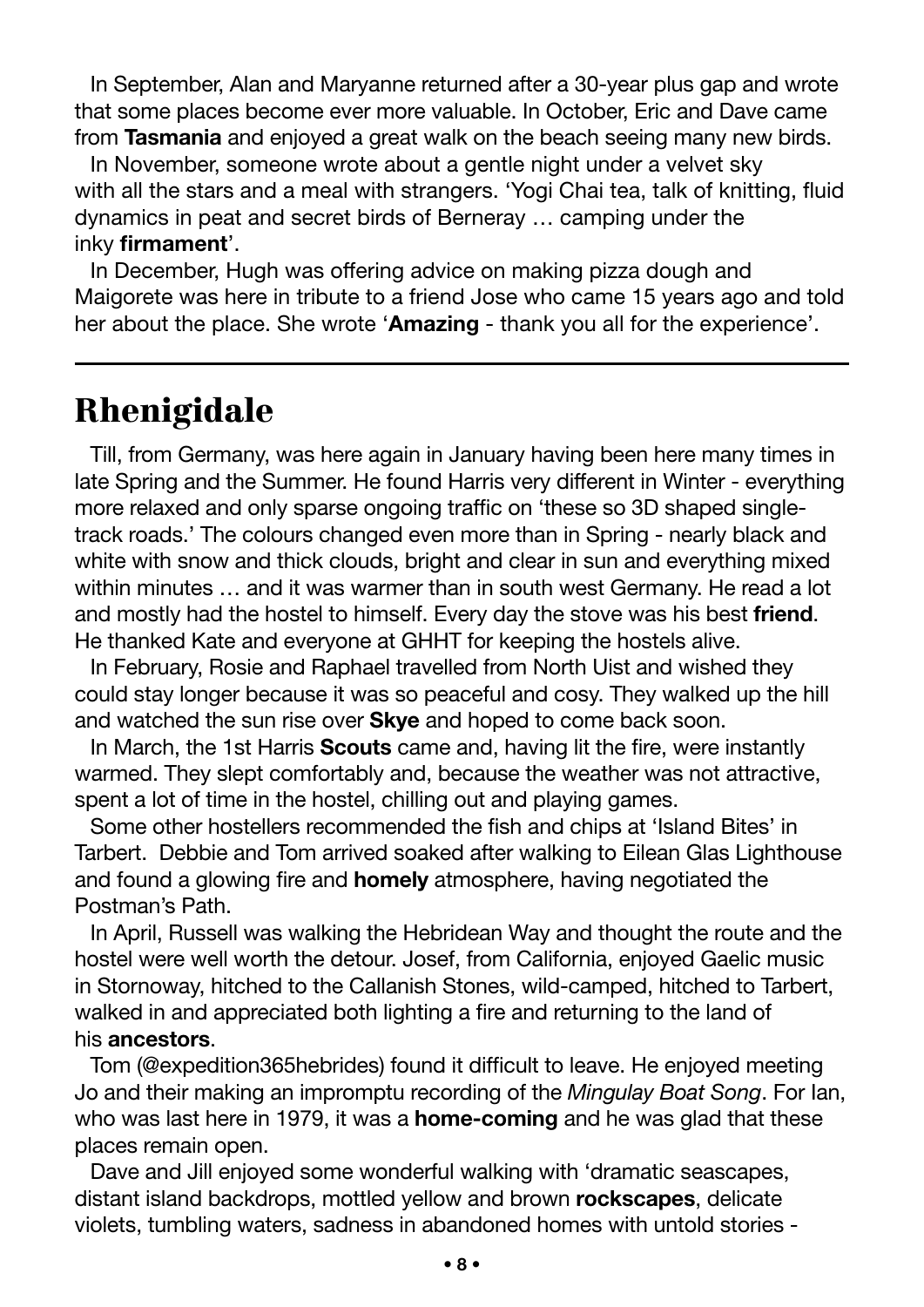with some told in Kenny Mackay's insightful recordings - zig-zag **dramatic** climbs and restful stops by bridges and at the head of Loch Trollamarig'. They described the hostel as 'a treasure in this peaceful place, made accessible by this most extraordinary road-building story'.

Katelyn, from Canada, saw the hostel as a divine creature, having spent 'four calm warm nights tenting in the yard'. The birds have been chatting, the sun has been shining and the hills have been so comforting. She shared some words with Kenny and, at his suggesting, explored **Molinginish**.

Dawn perceived the hostel as 'cute, warm and traditional with lovely guests'. She had a dip in the clear, cold sea and found Harris wild and rugged, though a very **calming** place.

Seventy-five-year-old Gordon thought the Postman's path **exhilarating** and even met a cat taking a couple for a walk. Catie and Rosie enjoyed a welcome break from wild camping and made the most of the fire to dry out their wet walking gear.

At the end of June, someone arrived by 16' dinghy (*Orkney Longliner*) from **Scalpay** and on the way sighted two schools of dolphins, one sea eagle and caught nine mackerel.

At the end of July, the weather was good on the Lacasdail walk where barely a soul was encountered, but there were jumping trout and inquisitive birds. The diversion to Molinginish revealed a peaceful place with a **waterfall** leading onto the stony beach.

Kate was praised as having thought of everything to make visitors feel welcome. When Peter (the Chair) was here at the end of July it was rainy, misty, the **horizons** were closed in and the paths very soggy.

After the rain, the burns were raging full of frothy white water; then in the afternoon the rain was gone, it was sunny with blue skies and just hazy cloud. Yet the hostel was **empty**.

Elizabeth and Philip had been at Berneray and were camping at **Hushinish**. Here they packed up in the rain so they were glad to come into the comfortable hostel. They walked along the path, admired some of the best waterfalls they had seen and enjoyed watching gannets soaring and suddenly plunging into the sea.

Alex explored Gerraidh Lotaigear and Molinginish, searched for crofts and found them looking pretty, but all the more **spooky** from the descriptions by Neil Pinkett. He thinks it a special place and the hostel incredible, peaceful, warm and homely.

Asto from **Australia** arrived soggy and cold in the midst of a squall and was very grateful for a place out of the wind. Walking up the hill he was almost blown into the loch, but on the beach enjoyed seeing cormorants fishing and gulls wheeling.

At the start of October, Mark, a cyclist heading south, enjoyed beautiful weather and the peace. At the end of October, Ben saw a red **grouse** near the summit of the climb over Gleann Lacasdail.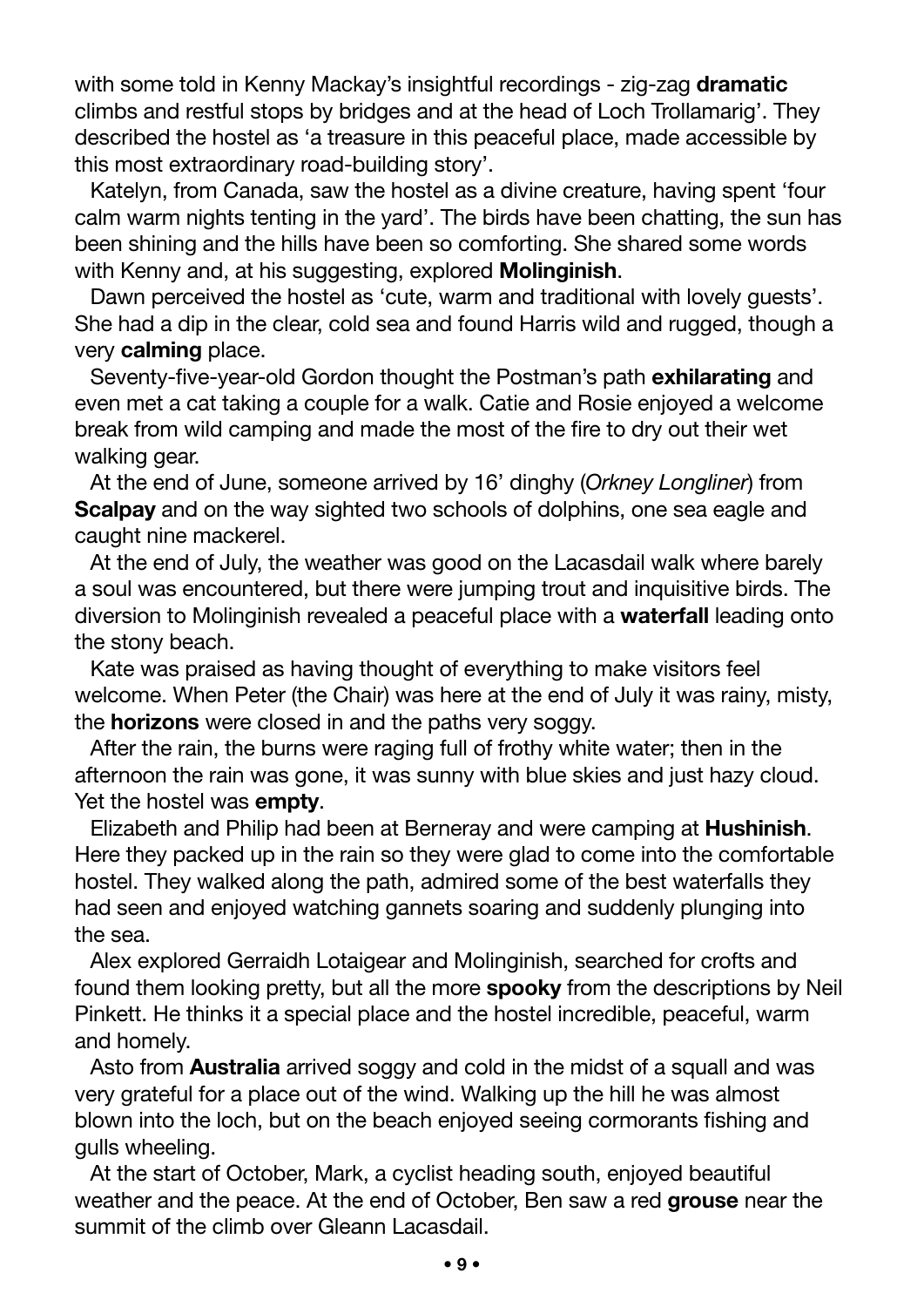In November, Linda got the fire going in order to **relax**. In December, Rosie and Raphael were back again and slept very well, using the excuse of having to go to Stornoway to have a tooth pulled out, in order to stay the night!

The Flett Trek was completed on the last day of the decade by the Stornoway Running & Athletics Club. Scots Brian, Rosie, John and Doreen and Frederic from Brittany were here for Hogmanay. They were disappointed that the SRAC did not leave any **chocolates** as they have done on previous years.

They did see eagles and a 'wee furry bundle of a cat that has taken on the role of hostel window cleaner'. The weather was mixed, though never really cold, and they wrote: 'Relaxing and socialising beside a glowing stove on a **dreich** night as the rain batters against the windows is one of the highlights of this place'.



# Postscript

'I finished this newsletter in March and had planned to take photos to go with it while on a visit with the Trustees to the hostels in April. Covid-19 meant that this did not happen and the hostels had to be closed. Reading this again I cannot help thinking of all the folk who had planned to visit the islands and who, like me, cannot wait to be back there. For the those on the islands, it must be quiet not having visitors, but all being well they will continue to stay safe and we will be able to be with them again soon. My HebCelt ticket has been rolled over to 2021, so I live in **hope**.'

**See Page 12 for details of how to acquire sets of Julian Paren's photographs of the three hostels and** 

*Locations of the Gatliff Trust Hostels* **their locations.**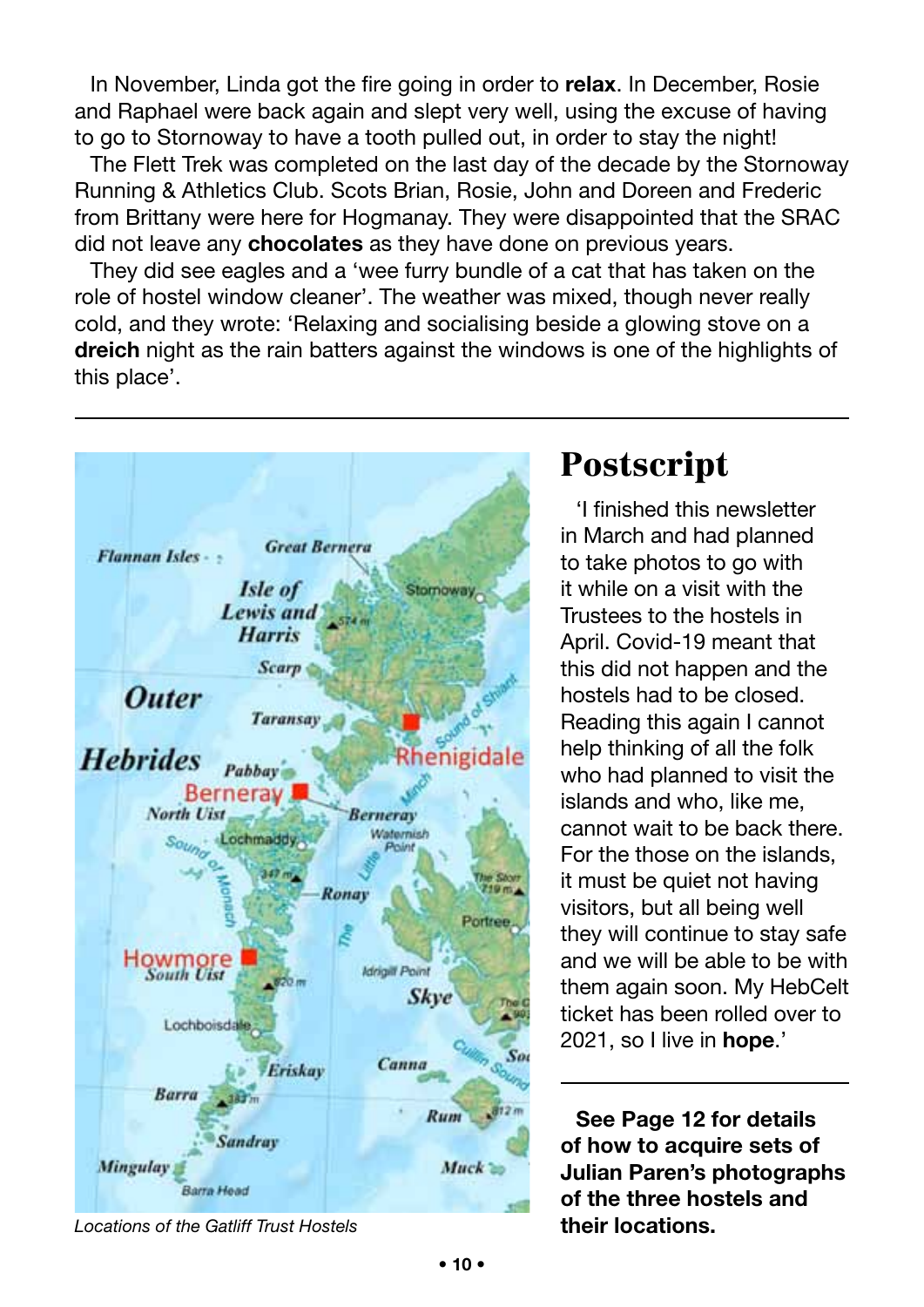#### From the *Hebridean Hostellers* Issue of Five Years Ago …

'The **Road Equivalent Tariff (RET)** scheme will from this month be introduced on all CalMac crossings. So getting around the Outer Hebrides (on the Sounds of Barra and Harris services) will be at the same RET rate as getting there from the Mainland.' (Editor: John Humphries) *[Costs down; crossings as scenic]*

#### and of Ten Years Ago …

'**David Turner** (1948 - 2010) would regularly spend his Summer holidays touring the Outer Hebrides via various Gatliff hostels and invariably stayed at Berneray for the New Year. He seemed to know everyone on the islands.' (Editor: John Humphries) *[His trusteeship was short-lived, though his gift of good company long-remembered]*



*The Call of the CalMac Ferry was the cover photo of Edition 52*

#### Fifteen …

'Stocks of **Neil Pinkett's** *Walks from the Gatliff Hostel at Reinigeadal* are high and sales are slow, despite publicity in *Walk*, the John Muir Trust *Journal* and the Newsletter of the Mountain Bothies Association.' (Editor: John Humphries) *[The last few copies are still available - Contact the Editor for a copy at £3.00]*

#### Twenty …

'The GHHT website is now up and running and can be found at **www.gatliff.org.uk**. Initial reaction has been very encouraging. The pages will be continually improved and updated over the coming months. Our thanks go to Hugh Lorimer for his excellent work.' (Editor: Lawrence Washington) *[The beginning of a revolution]*

#### Twenty-five …

'The **path** from the Tarbert road to the Rhenigidale hostel has been widened and improved. The three bridges have been renewed, making this a very pleasant (though still arduous) walk indeed.' (Editor: Jim McFarlane) *[A footpath with both a history and a devoted following]*

#### Thirty …

'Sadly, the **Garenin Hostel** did not open for business this Summer, to the disappointment of both ourselves and John & Pat MacGregor, the wardens in waiting.' (Editor: Richard Genner) *[Things came to pass, but disappointment featured throughout the hostel's history]*

#### … and now Thirty-five

'**John Joyce's** work-party in June built the new Berneray roof. It is boarded, felted and battened ready for thatch. The walls have been built up and sealed. All the internal partitions were removed and one wall was repointed. The corrugated iron porch has been demolished.' (Editor: Peter Clarke) *[The construction commitment continued]*